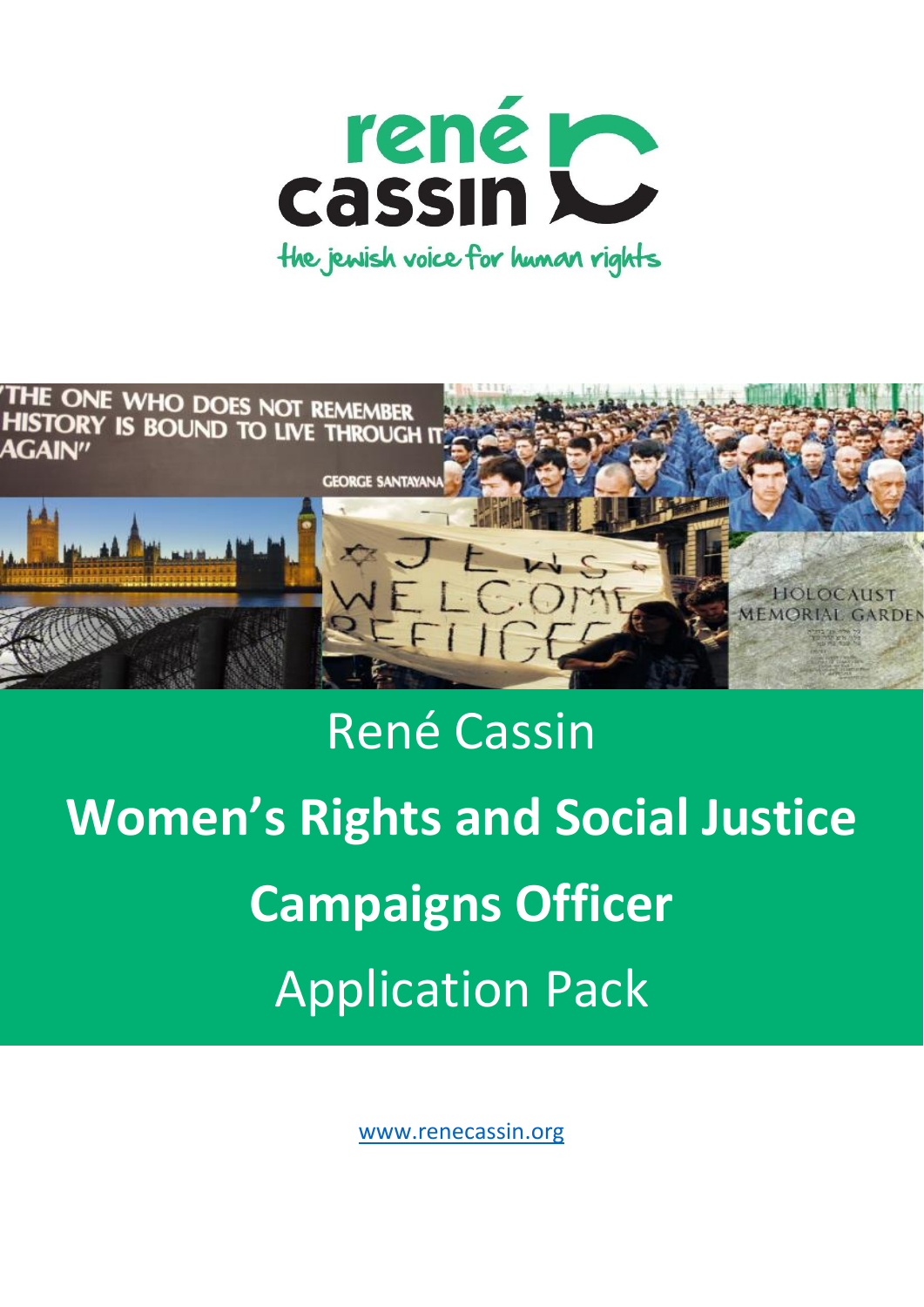

Dear Candidate,

Thank you for your interest in René Cassin and the Women's Rights and Social Justice Campaigning vacancy we are currently seeking to fill. This role will be responsible for leading the organisation's campaigning and mobilisation work on women's rights and social justice.

This application pack includes:

- Some background information on René Cassin, including our vision, mission and values
- An outline of our plans for the future
- A detailed description of the role
- A person specification with essential and desirable attributes

The ideal candidate will have an understanding of, and interest in, UK specific human rights, experience in delivering national campaigns and developing campaigning materials and messages, and excellent networking and relationship building skills.

We are seeking someone with dedication, aptitude and ability to deliver robust campaigning work. If you have strong knowledge and experience related to any of the significant parts of this job, such as campaigns, communications, or human rights, please do consider making an application or get in touch to discuss your background and I will try to give you a steer on the job, what's involved and whether you might be a good candidate. You can email me at [mia.hasenson-gross@renecassin.org.](mailto:mia.hasenson-gross@renecassin.org)

If you have skills, experience and aptitude we are looking for, and want to help a small but dynamic human rights charity grow to meet the challenges ahead, please apply. Send your CV and covering letter to me at [mia.hasenson-gross@renecassin.org.](mailto:mia.hasenson-gross@renecassin.org) The deadline for applications is **10 am on Monday 11 July**. We intend to **interview shortlisted candidates during the week beginning Monday 18 July**.

We look forward to receiving your application.

Mich. Gross

Mia Hasenson-Gross Executive Director [mia.hasenson-gross@renecassin.org](mailto:mia.hasenson-gross@renecassin.org)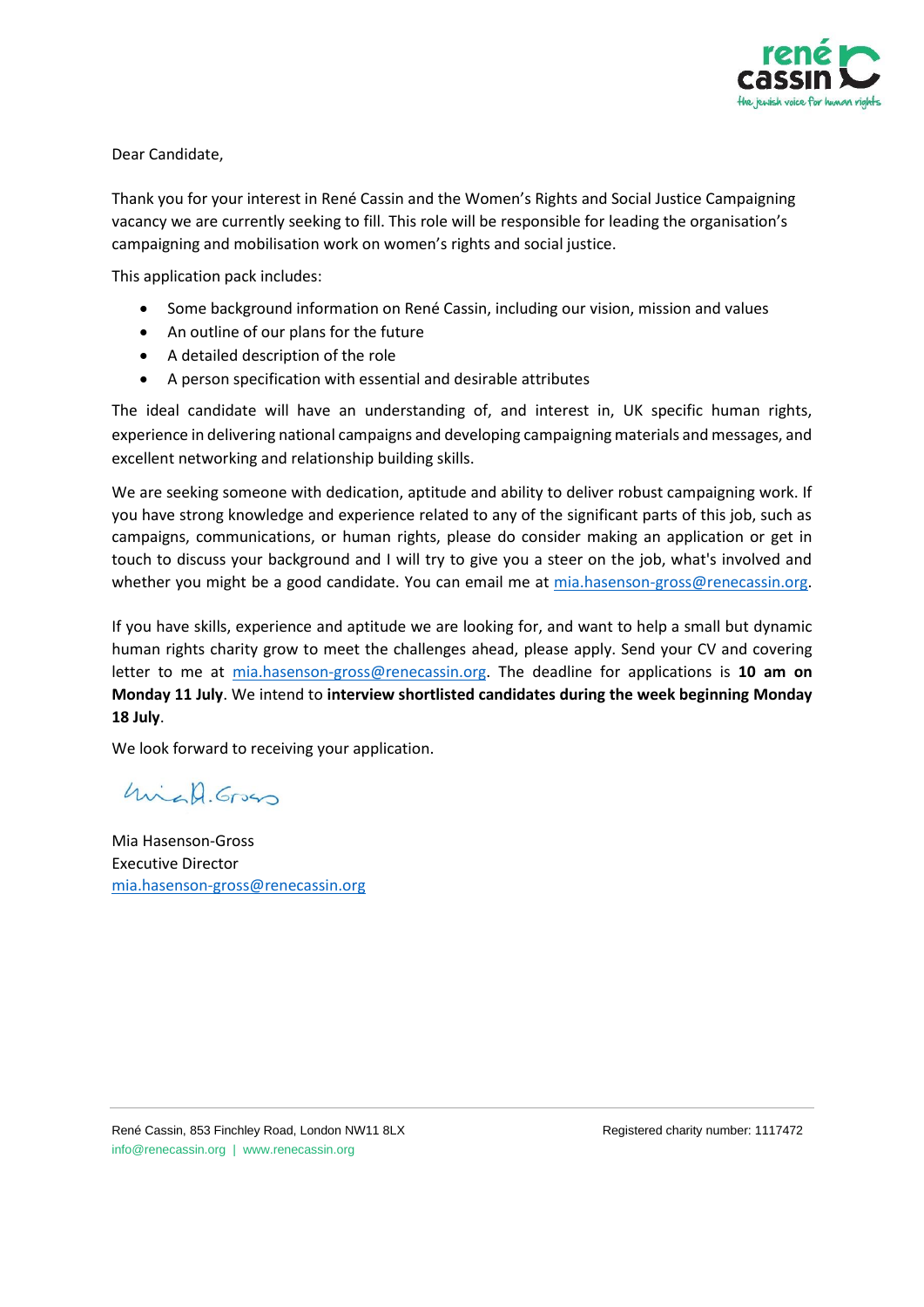

**René Cassin – the Jewish voice for human rights** – is named after the French-Jewish co-author of the Universal Declaration of Human Rights (UDHR).

René Cassin's **vision** is of a world where everyone fully enjoys all their human rights as enshrined in the Declaration, and in which members of the Jewish community are actively engaged in promoting and protecting these rights.

Our **mission** is to promote and protect the universal rights of all people, drawing on Jewish experience and values.

René Cassin works:

- ➢ **within the Jewish community** by building support for human rights values amongst British Jews
- ➢ **in the wider community –** by bringing the authority of a Jewish perspective on issues that resonate with Jewish experience

We aim to:

- ➢ **Remake a compelling case for human rights values** we believe that those values, which inspired the UDHR, are a direct response to the horrors of the Holocaust. For that reason, we focus on advocating for safeguarding the UK's current human rights framework – particularly the European Convention on Human Rights and the Human Rights Act, which have their origins in the UDHR
- ➢ **Campaign for change on human rights issues** that resonate with Jewish experience, and which **affect other marginalised minorities**, such as:
	- o **Genocide** we are mobilising support for UK-based exiles demanding action in response to the Chinese repression of Uyghur Muslims
	- o **Immigration and asylum** we are drawing on the parallels with recent Jewish history to challenge the current 'hostile environment' towards refugees. We campaign for a time limit on the detention of asylum-seekers and promote alternatives to detention
	- o **Discrimination and hate crime** we use our work on discrimination against Gypsy, Roma and Traveller communities as a case study to illustrate the negative implications for vulnerable communities and groups of a weak human rights framework
	- o **Social justice and women's rights** we address long-standing inequalities and the obstacles vulnerable groups in accessing fundamental rights e.g., right to safety, right to healthcare etc.
- ➢ Lead and grow **a group of committed and knowledgeable Jewish human rights advocates**

Our **values** – underpinning all the work we do:

- *Solidarity* human rights belong to us all, so we stand for the rights of everyone, everywhere
- *Judaism* we are inspired by Jewish values and experience
- *Collaboration* our work is not isolated, but intertwined with the efforts of others, so we nurture and mobilise relationships
- *Empowerment* we turn today's Jewish activists into tomorrow's leaders
- *Monsieur René Cassin* we are determined to create a legacy worthy of our namesake

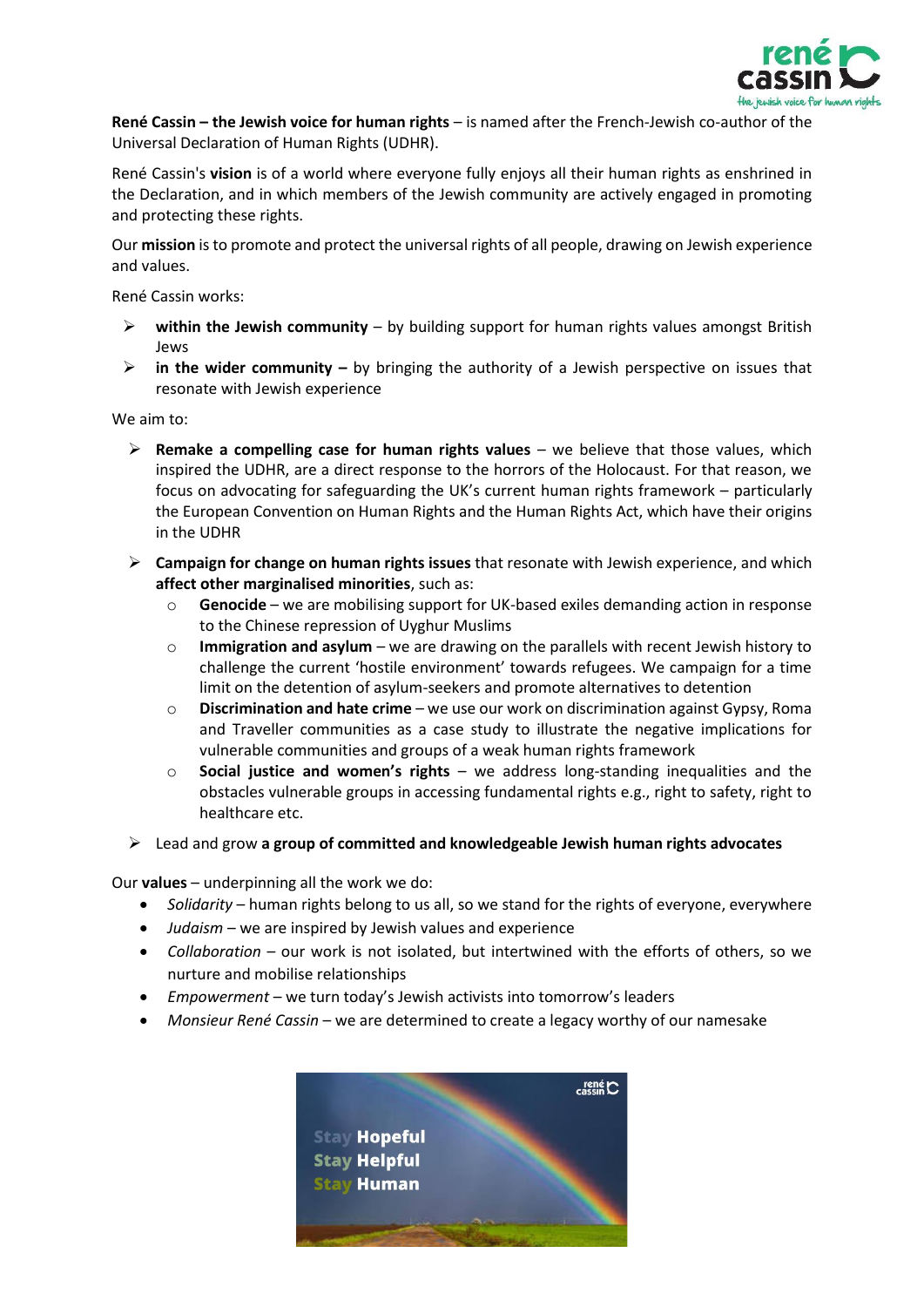

# **Equality at a crossroads – a human rights roadmap**

#### **Summary**

The Universal Declaration of Human Rights was a practical expression of common humanity, in response to nationalism and the inhumanity of war. But the Declaration's vision as an all-encompassing statement of rights was cut short by the politics of the Cold War – as provisions designed to ensure social and economic justice were side-lined.

Today, with a global pandemic exposing inequalities that climate change and racial injustice threaten to entrench further, we again face a '1945' moment. Civil and political rights alone seem insufficient to provide a remedy, and if 'human rights' remain narrowly defined they risk irrelevance.

René Cassin plans a major project to advocate a thorough overhaul of human rights protections in the UK, to ensure social, economic, cultural, and environmental justice.

## **Socio-economic, environmental, and racial justice – a 'Sliding Doors' moment?**

The Covid-19 crisis has exposed long-existing inequalities that literally determine life or death. And it has presented us with a knife-edge future. We are faced with a broad choice between the status quo reality – super-sized austerity, inequality, and populist nationalism – or an alternative version that seeks to, in the emerging jargon, 'build back better'.

#### **Human rights – an incomplete picture?**

If human rights are a toolkit, are some of the most useful and necessary tools missing? The Declaration enshrined rights to what most would agree are the fundamental necessities of human existence – food, clothing, housing, medical care, education, and employment. Yet these social and economic rights find little or no expression in the European Convention on Human Rights and the UK's Human Rights Act.

#### **What René Cassin intends to do**

We are proposing a paradigm shift in the advocacy of human rights – a return to the original vision of the

Declaration's full panoply of rights, a project that was cut short by Cold War power politics.

#### **Why is René Cassin well placed to drive this debate?**

- Our raison d'être is promoting the vision of the Declaration, the foundation document of the modern human rights movement, from the coauthor of which we take our name.
- Human rights values mirror Jewish values, and Jews are human rights 'experts by experience' – from ancient slavery and migration, through pogroms and the Holocaust, to the recent upsurge in anti-Jewish racism.
- We have already made progress on these crucial issues. We held a high-level roundtable discussion on social and economic rights and have begun a new programme to promote women's rights.
- We are known and respected in a number of vital contexts: within the disparate elements of the Jewish community; in wider civil society organising around key themes, such as safeguarding human rights, immigration, slavery, genocide, and discrimination; in multifaith fora; and amongst relevant legal and political experts.

## **'Shared humanity' – the relevance of human rights**

A greater emphasis on social and economic justice will aid a renewed focus on the relevance and importance of human rights. In addition, we believe that the tone of the discussion itself is a vital element in securing a successful outcome.

### **Conclusion**

With populist nationalism on the rise, and economic hardship threatening to increase the lure of demagogues, this is a critical moment for the future health of human rights. As the charity named after its co-author, René Cassin is in a unique position to remake the case for human rights by arguing for the realisation of the Declaration's original broad vision of what constitutes a just society, and to co-ordinate a Jewish community effort to that end.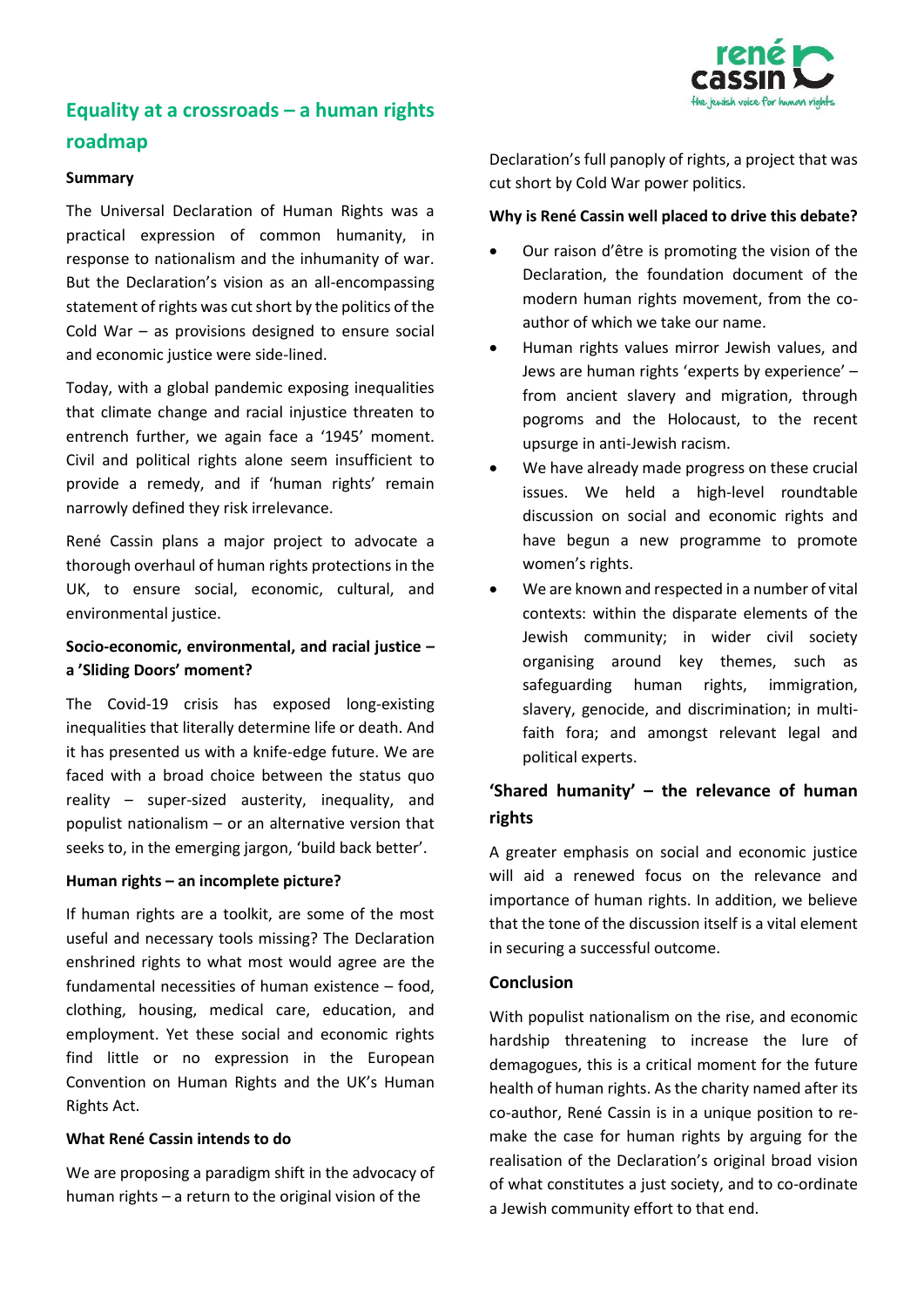# **Women's Rights and Social Justice Campaigns Officer**

| <b>Salary</b>               | £26,000 - £28,000 (pro rata) dependent on experience |
|-----------------------------|------------------------------------------------------|
| <b>Contract</b>             | Part time (three - four days a week)                 |
| <b>Term</b>                 | 6-month fixed term contract in the first instance    |
| Location                    | London (with most work expected to be done remotely) |
| <b>Application Deadline</b> | 10 am, Monday 11 July 2022                           |

*René Cassin, the Jewish voice for human rights, is looking for a women's rights and social justice campaigns officer to join our team as we take the charity to new heights. The ideal candidate will have an understanding of, and interest in, UK specific human rights, experience in delivering national campaigns and developing campaigning materials and messages, and excellent networking and relationship building skills.*

We are seeking a person with dedication, aptitude and ability to deliver robust campaigning work. If you have strong knowledge and experience related to any of the significant parts of this job, such as campaigns, communications, or human rights, but are not sure that your profile fits in a 'traditional' way please do consider making an application or get in touch to discuss your background and we will try to give you a steer on the job, what's involved and whether you might be a good candidate.

Please send your CV and a covering letter, addressing how you meet the requirements in the person specification to us by **10 am on Monday 11 July 2022**. Applications should be sent to [mia.hasenson](mailto:mia.hasenson-gross@renecassin.org)[gross@renecassin.org.](mailto:mia.hasenson-gross@renecassin.org) Please enter 'CAMPAIGNS OFFICER' in the subject box. We are only able to consider applicants who have the right to work in the UK. **Interviews will be held week commencing Monday 18 July 2022**. If you have any questions about the role please contact us at [mia.hasenson](mailto:mia.hasenson-gross@renecassin.org)[gross@renecassin.org.](mailto:mia.hasenson-gross@renecassin.org)

## **Purpose of role and key responsibilities**

To develop René Cassin's women's rights and social justice campaigns. You will be working on developing and facilitating campaign strategies and messaging, which seek to engage and inform the Jewish community on these human rights issues and facilitate Jewish community responses and actions to promote social justice and women's rights. The role will require you to build on, and establish, new relationships with the women's sector and social justice stakeholders and organisations with intention for collaboration and identifying Rene Cassin's emerging role and add value in women's and social justice movements.

## **Specific duties**

## **Campaigns**

• Develop, implement and evaluate women's rights and social justice campaigns and engagement strategies that achieve positive change. This includes designing and running events (including online events), liaising with stakeholders and attending meetings, events and advocacy platforms on behalf of the organisation.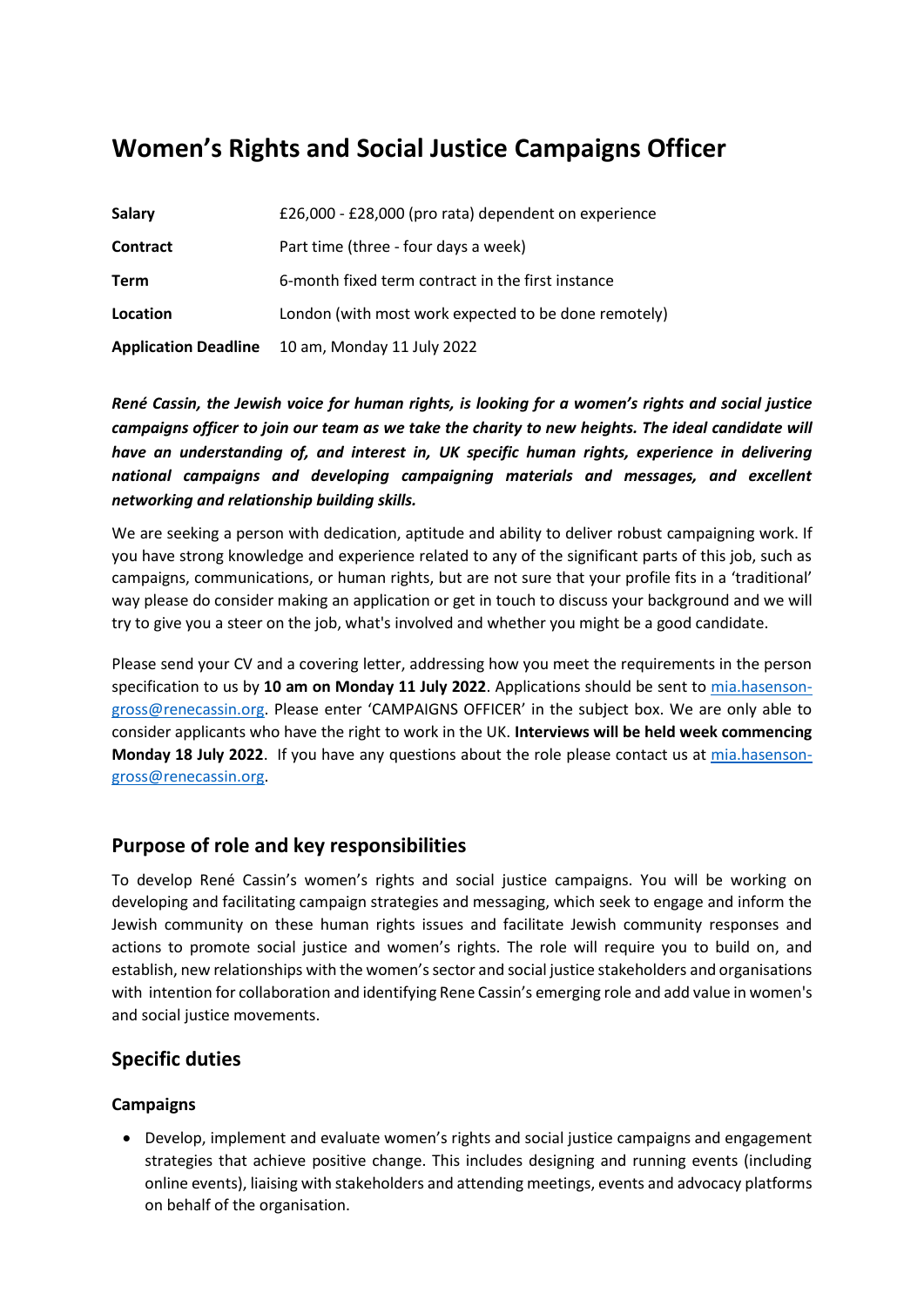

- Develop and maintain effective and collaborative relationships with partners and within networks such as the Alliance of Jewish Women and their Organisations. End Violence Against Women Coalition and the Centenary Action Group
- Work closely with the Director and team to design and deliver campaigning activity, identifying targets, key audiences and opportunities for progress, and targeting campaigns accordingly.
- Build on René Cassin's positive campaigning profile and develop René Cassin's key messages and response on our human rights areas.
- Ensure that René Cassin is proactive in its campaigning work, taking opportunities when they emerge and regularly revising and updating strategy and plans in accordance with the Women's sector landscape.
- Commission, develop and create campaign resources and tools including web content, research, briefings, promotional material using Canva.
- Undertake research as required to inform campaign activities, legislative development, policy work and Parliamentary debates.
- Coordinate and manage the organisation's campaign groups and volunteers including meetings, updates and blogs, finding creative opportunities for the campaign group involvement.

## **Communications**

- Develop and implement strategic communications plans to engage and activate target audiences around campaign actions and goals.
- Create interactive, engaging, informative and accessible social media and campaigning materials that serve to build our supporter base and support our strategic priorities as well as building the organisational profile in the women's rights sector.
- Plan and implement social media and online communications in accordance with key human rights calendar dates, such as: World Hunger Day, Holocaust Memorial Day, The UN 16 Days of Activism to End Gender Based Violence, etc.
- Utilise relationships with new and existing partners to expand our online engagement and reach, such as: collaborating on social media content, creating and distributing social media assets to campaign partners and stakeholders, etc.
- Ensure the website is regularly updated with campaign news and events.
- Support in preparing and disseminating the quarterly newsletter and other communications.

## **Day to day operational and governance matters**

- Support the Director to ensure to smooth running of the office.
- Assist the Director to service the Board of Trustees (e.g. preparing documents; note-taking at Board meetings).
- Support the Director and Development Manager in fundraising efforts.
- Support the Director to develop, maintain and engage the René Cassin Alumni and volunteers' networks.
- Support the Director in any other way that may be required in a small organisation.

## **Competencies**

- Proven networking skills, and ability to generate interest in René Cassin's mandate.
- Identifies opportunities and builds strong relationships with organisations and stakeholders.
- Outstanding oral and written communications and editing skills.
- Ability to create visual content using design and media platforms, such as Canva.